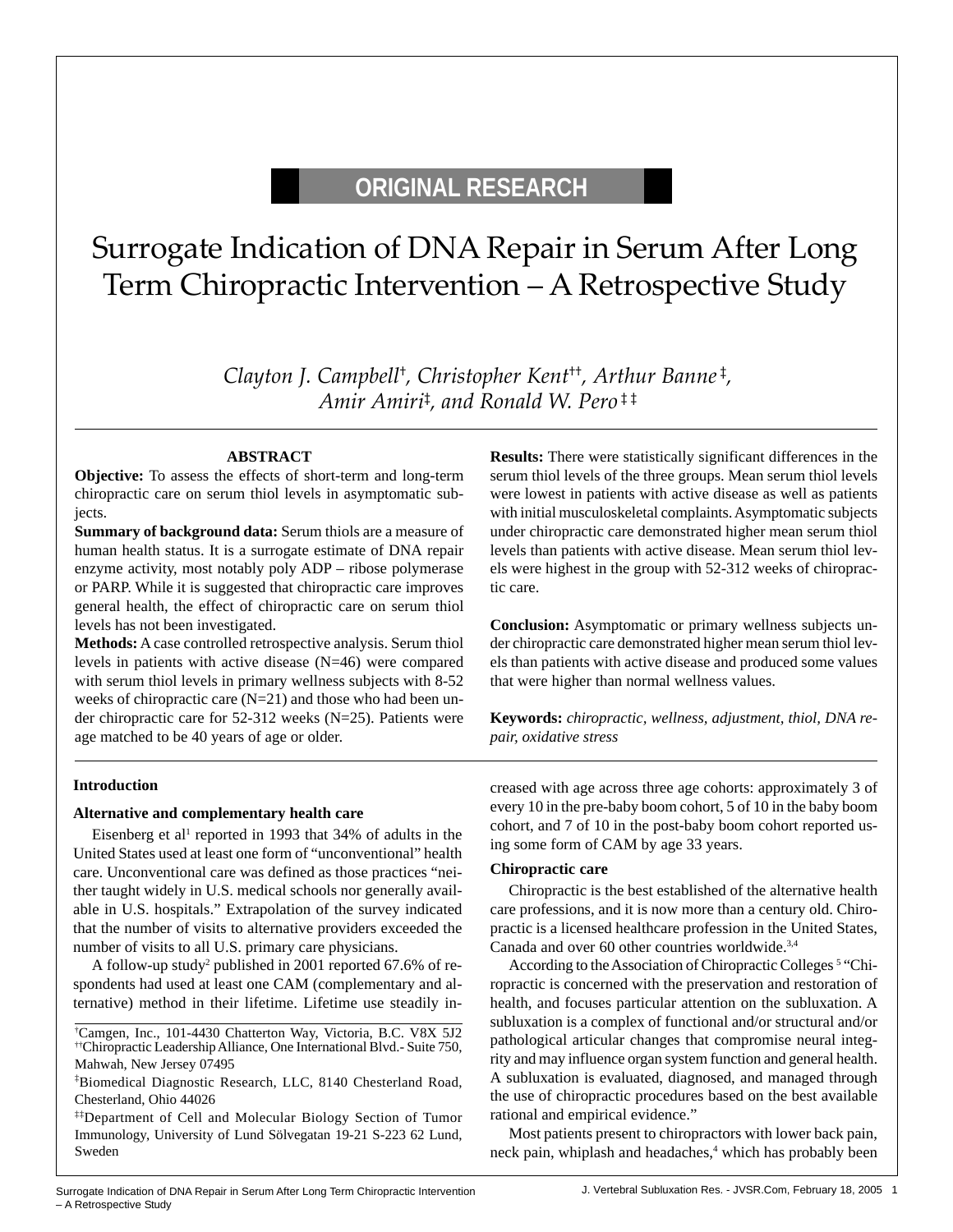reinforced by the fact that of 223 professional organizations surveyed, many reported that these health conditions could be effectively addressed with chiropractic care.<sup>4,6</sup> What drives the use and popularity of chiropractic is patient satisfaction,<sup>4,8</sup> and not it's endorsement from the scientific or medical professions.<sup>8</sup> In fact, the chiropractic theory that chiropractic care improves specific health conditions remains controversial, principally because of limited scientific validation.<sup>4,8</sup>

The World Health Organization defines health as being "a state of complete physical, mental, and social well-being, and not merely the absence of disease or infirmity."9 Given this broad definition of health, epistemological constructs borrowed from the social sciences may demonstrate health benefits not disclosed by randomized clinical trials. Health benefits such as improvement in self-reported quality-of-life, decreased health care costs, behaviors associated with decreased morbidity, and patient satisfaction may be evaluated using such methods.

Blanks, Schuster and Dobson 10 published the results of a retrospective assessment of subluxation-based chiropractic care on self-rated health, wellness and quality of life. This is, to our knowledge, the largest study of its kind ever undertaken regarding a chiropractic population. After surveying 2,818 respondents in 156 practices, a strong connection was found between persons receiving Network care and self-reported improvement in health, wellness and quality-of-life. 95% of respondents reported that their expectations had been met, and 99% wished to continue care.

Coulter et al <sup>11</sup> performed an analysis of an insurance database; comparing persons receiving chiropractic care with nonchiropractic patients. The study consisted of senior citizens over 75 years of age. It was reported that the persons receiving chiropractic care reported better overall health, spent fewer days in hospitals and nursing homes, used fewer prescription drugs, and were more active than the non-chiropractic patients.

Rupert, Manello, and Sandefur 12 surveyed 311 chiropractic patients, aged 65 years and older, who had received "maintenance care" for 5 years or longer. Chiropractic patients receiving maintenance care, when compared with US citizens of the same age, spent only 31% of the national average for health care services. There was a 50% reduction in medical provider visits. The health habits of patients receiving maintenance care were better overall than the general population, including decreased use of cigarettes and decreased use of nonprescription drugs. Furthermore, 95.8% believed the care to be either "considerably" or "extremely" valuable.

Rupert<sup>13</sup> reports that 79% of chiropractic patients have maintenance care recommended to them, and nearly half of those comply. In an online survey with  $3018$  respondents by Miller,  $^{14}$ 62% responded affirmatively when asked, "Although you feel healthy, would you follow your family member's lead and visit a doctor who focuses on wellness and prevention just so you can stay feeling that way?"

There is therefore a growing body of evidence that wellness care provided by doctors of chiropractic may reduce health care costs, improve health behaviors, and improve patient perceived quality-of-life. Clearly, wellness is well established as a recommended concept for patients. In this context, clinical chemistry has not been utilized by the profession at large, since a symptom or infection is needed to indicate such testing. In short, there is no real point to using a disease test for assessing wellness. The serum thiol test, being an estimate of human health status, however, falls into a clinical category that does not require an infection or symptom before it is employed. As such, it potentially could serve to quantify the wellness levels of Chiropractic patients if a relationship between long term care and thiol value levels can be established.

#### **Oxidative Stress and DNA repair**

Oxidative stress, metabolically generating free radicals and damaging DNA, is now a very broadly accepted theory of how we age and acquire diseases.<sup>15</sup> A primary source of oxidative stress factors is the central nervous system (CNS), via both neurological and psychological mechanisms.16-18

Because patient satisfaction with chiropractic is high, and yet the biological mechanisms associated with favourable clinical responses still remain unclear, we have sought to study this apparent anomaly by investigating if chiropractic might not inhibit or at least reduce the body's endogenous production of oxidative stress and the health consequences thereof. Endogenous processes are generally considered to be the most damaging forms of DNA damage.

Oxidative stress not only induces DNA damage but it also inhibits DNA repair, which is the metabolic mechanism that protects genes from becoming damaged by removing the lesions in DNA that have occurred from environmental impact.<sup>19</sup> DNA repair can be estimated in human peripheral blood cells and more recently in a surrogate manner in plasma or serum.<sup>20</sup> Plasma/serum can be used as a surrogate estimate of DNA repair because poly ADP-ribose polymerase (PARP) is a key enzyme that is functionally dependent on redox balance because of cysteine residues in it's DNA binding zinc finger domain.21 Hence, if plasma/serum thiols are quantified they predict the redox state of PARP, and as a consequence, an individual's DNA repair capacity.22 Serum thiols are an estimate of mortality (low value), longevity (high value) and presence of active disease (reduced values). 20, 23,24 It has recently been employed commercially as measure of nutritional intervention, cancer assessment and anti-aging status. It has therefore been theorized that it could be an evaluative technique to measure both conventional and non-conventional clinical interventions.

Here we report on the application of the serum thiol test to patients receiving chiropractic care. The data have indicated a positive influence of chiropractic care by reducing oxidative stress estimated by serum thiol analyses, a surrogate measurement of DNA repair enhancement.

#### **Materials and Methods**

Chiropractic Patients. A case controlled retrospective study was conducted with age and sex matched characteristics experiencing short and long term chiropractic care. All subjects (n = 46) were 40 years of age or older, and all were apparently disease free and had initially come in because of musculoskeletal complaints. At the time of this study the long-term patients essentially had opted for the wellness approach. Short-term care was defined as those subjects ( $n = 21$ ) who had been under chiropractic care for 8-52 weeks. Long-term care subjects were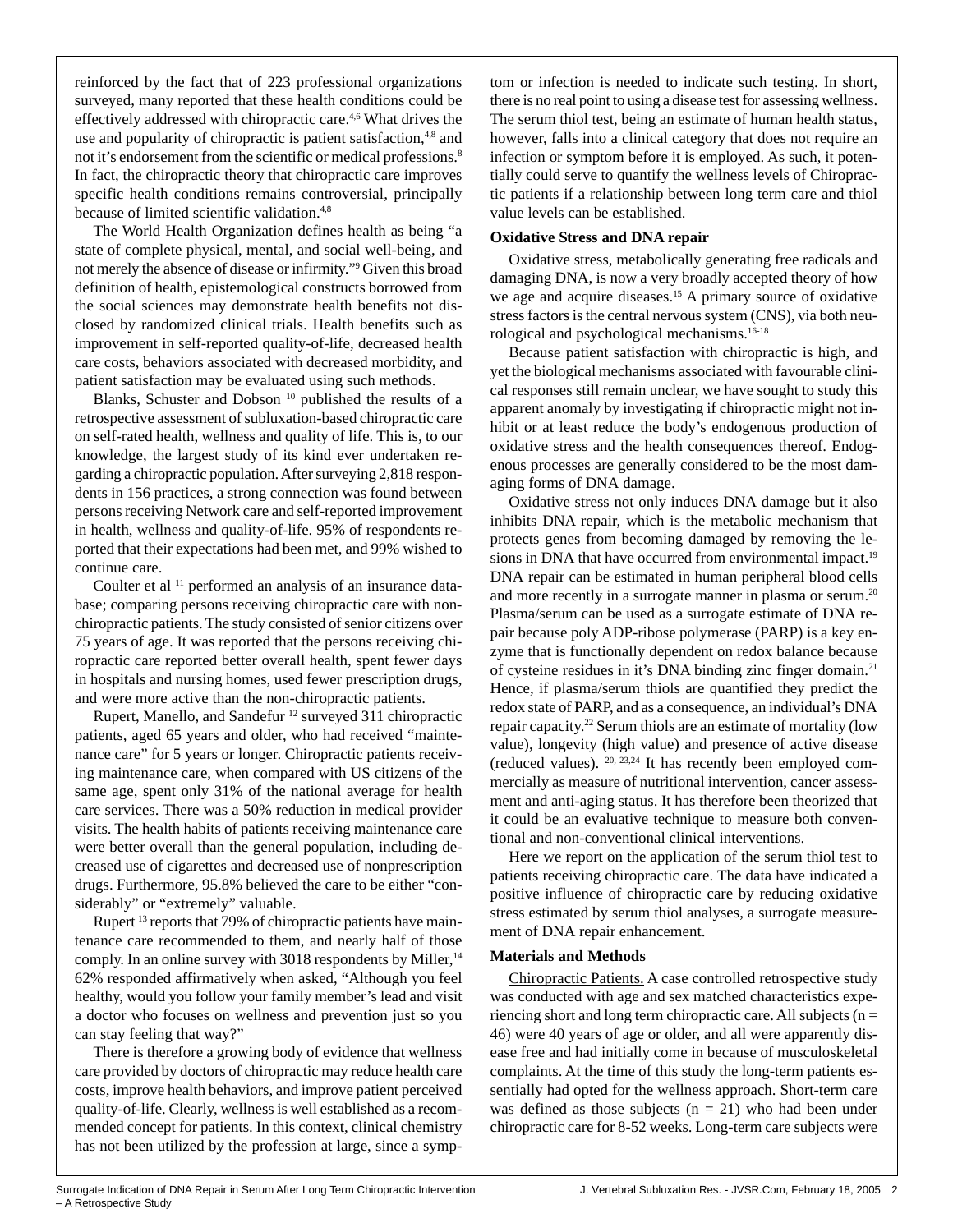defined as those individuals being under regular chiropractic care for 52-312 weeks ( $n = 25$ ).

Office visit frequencies were determined by the chiropractor, as were clinical procedures, which varied according to spinal adjusting technique, patient response and compliance.

Chiropractic patient sampling was conducted on a randomized basis from patients having short and long term care recruited from two chiropractic clinics; namely Dr. Noel Abood of Solon, Ohio and Dr. Dennis Ehren of Lakewood, Ohio. Dr. Clayton Campbell, the study design director, obtained informed consents and performed the randomization. After randomization, subjects were instructed to have a heparinized blood sample drawn for thiol testing at Biomedical Diagnostic Research, LLC reference labs (Chesterland Ohio). Plasma was harvested by centrifugation at 600 xG from the blood samples and then stored at –20 C until used for analysis. The blood sampling was completed over a two-month period.

Chiropractic techniques.

The chiropractors involved in this study generally employed one of two methods of chiropractic adjustment:

1. Network Spinal Analysis (NSA). Epstein,<sup>25</sup> the developer of NSA stated, "The clinical practice of NSA involves a specific system of classifying vertebral subluxation, which was originally developed in 1982, and described as Network Chiropractic…The system of vertebral subluxation classification and Phasing System is referred to as the Network Protocol…The objective of NSA is to assess and correct two classes of vertebral subluxation; facilitated subluxation and structural subluxation, using safe 'hands-on' low-force adjustments of the spine and its contiguous structures." Epstein's method is described in detail in reference <sup>23</sup>.

2. Diversified Technique With Drop-Table. Diversified technique refers to a collection of high-velocity, low amplitude manual techniques.<sup>26,27</sup> These techniques involve manual procedures, which take the joint beyond its physiological range of movement, without exceeding the boundaries of anatomical integrity. A "dynamic thrust" is applied, resulting in a gapping of the joint, often accompanied by an audible release. Droptable techniques involve the use of a special table, where the cushions move a short distance upon application of the dynamic thrust. $28, 29$ 

3. Activator Methods™. This technique employs the use of a multi-spring loaded, hand held device to perform the spinal adjustment. This instrument generates a local reflex muscular response different from manual technique particularly when the origin or insertion of the muscle is at the level where the vertebra is adjusted.<sup>30, 31</sup>

Plasm/serum thiol analysis. The thiols present in serum proteins precipitated with 80% saturated ammonium sulfate were determined as previously described with only minor modifications to accommodate a micro scale analysis<sup>20</sup>. Briefly, 50  $\mu$ L aliquots of serum were precipitated with 100 µL saturated ammonium sulfate. The resulting suspensions were vortexed, incubated for 15 minutes at room temperature, and the precipitated protein harvested by centrifugation at 1,000 x G. The supernatant was discarded and the pellet was redissolved in 150 µL physiologic saline for 30 minutes. Three 50 µL aliquots of the dissolved protein pellet were prepared as follows: 50 µL sample + 200 µL physiologic saline, 50 µL sample + 200 µL DTNB reagent (5,5'-dithio-bis(2-nitrobenzoic acid), 50 µL physiologic saline + 200 ml DTNB reagent. The DTNB reagent contains  $9.5 \text{ mg/ml in } 0.1 \text{M K} _2 \text{HPO}_4$ , 17.5 mM EDTA adjusted to  $pH = 7.5$  and diluted 1:50 with water before use. The assay was carried out in 96-well microtiter plates and the absorbance read at 412 nanometers. Subtract saline blank absorbance and DTNB blank absorbance from the absorbance of saline + DTNB + sample. The 80% ammonium sulfate precipitated serum thiol samples were estimated as nmoles/l cysteine per 200 µL aliquot of serum using a 0-100 nM cysteine standard curve. The serum samples were assayed in duplicate.

Statistics. Individual values for the patients who had received chiropractic care were analyzed by groups of time under chiropractic care; i.e. 8-52 weeks and 52-312 weeks and compared by t-test statistics. Linear regression analyses associating plasma thiols to weeks of chiropractic care were also performed.

# **Results**

Analyses by t-test comparison to controls. Short term (2- 104 weeks,  $22 \pm 24$ ) and long term (105-868 weeks,  $356 \pm 216$ ) chiropractic care, who were originally treated at two chiropractic clinics for musculoskeletal complaints, were compared to each other as well as to a non-chiropractic treated control group. The biochemical intermediate endpoint was plasma thiol status in the 80% ammonium sulfate precipitated protein fraction. Plasma/serum thiol status has already been correlated to life span, HIV survival from HIV infection and antioxidant nutritional intervention, indicating this biomarker might have strong potential to detect endogenous oxidative stress levels occurring in vivo that in turn is considered a major risk factor for many human disorders.<sup>12,21-23</sup> Hence, it was hypothesized that abnormal transport of neurological pulse signal pathways (a form of dysponesis) to peripheral tissues might be a major source of generation of endogenous oxidative stress that could be overcome by chiropractic care. The data supporting such a hypothesis are presented in Table 1. It is quite clear that the various groups assembled for analysis were well randomized because there were no statistical differences in either age or sex. Because age and sex have high potential to co-vary with plasma thiol levels as oxidative stress factors, then these data strongly indicate that any differences in plasma thiol status were not influenced or explained by these co-factors.

The average short term chiropractic care group of  $22 \pm 24$ weeks was statistically lower in plasma thiols than the control group, suggesting musculoskeletal complaints indeed could have induced an oxidative stress that was not reversed by short term care. However, long term chiropractic care of  $356 \pm 216$  weeks did significantly reverse the plasma thiol level to be in the normal range or even higher (i.e. from 105 to 146 nM cysteine, Table 1). Taken together it was concluded that musculoskeletal stress discomfort, associated with vertebral subluxation, could induce an in vivo oxidative stress effect estimated by reduced thiol levels in plasma, but it could also be reversed by long term chiropractic care.

Effect of duration of chiropractic analyzed by linear regression. This study had a very wide range of chiropractic care from 2 to 868 weeks of regular visits to the clinic for spinal adjust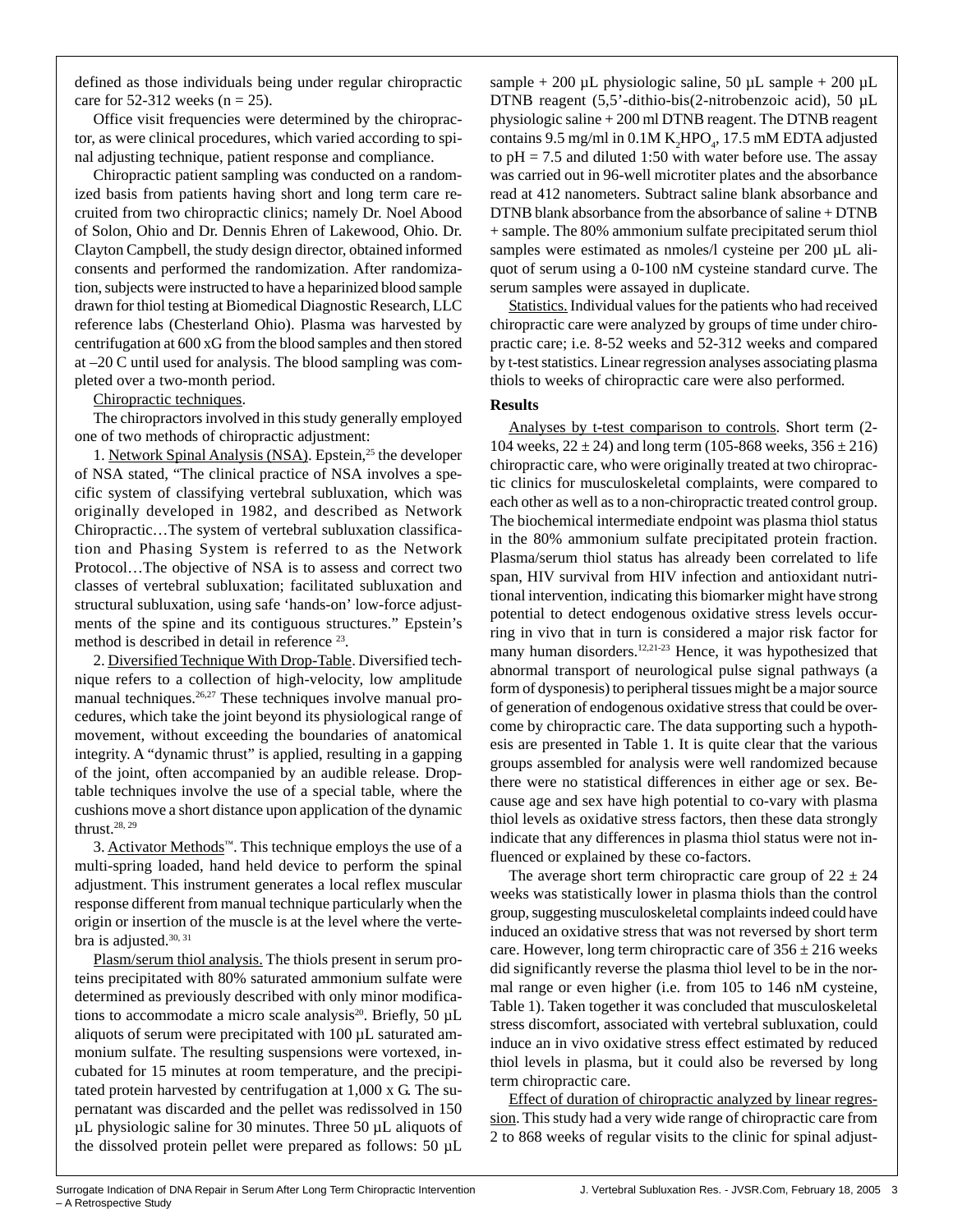**Table 1. Age, sex and plasma thiol levels in patients receiving chiropractic care compared to non-symptomatic, apparently healthy controls.**

| <b>Chiropractic care</b><br>(Weeks)  | n  | Age<br>(yr)         | <b>Sex</b><br>(F/M)  | <b>Plasma thiols</b><br>(nM cysteine) | Non-paired<br>t-test |  |
|--------------------------------------|----|---------------------|----------------------|---------------------------------------|----------------------|--|
| 1. None<br>(controls)                | 30 | $52 \pm 10^{\circ}$ | $17/13$ <sup>c</sup> | $124 \pm 48^{\text{a,c}}$             |                      |  |
| 2. $22 \pm 24$                       | 21 | $55 \pm 11^{\circ}$ | $16/9$ <sup>c</sup>  | $105 \pm 23^{a,b,c}$                  | $a = p < 0.003$      |  |
| $3.356 \pm 216$                      | 25 | $50 \pm 8^{\circ}$  | 15/7c                | $146 \pm 60^{6,c}$                    | $b = p < 0.001$      |  |
| 4. Groups $2 + 3$<br>$(180 \pm 224)$ | 46 | $53 \pm 10^{\circ}$ | $31/17^{\circ}$      | $127 \pm 23^{\circ}$                  | $\degree$ = n.s.     |  |

F/M = female/male; Plasma thiols = nanomolar plasma protein cysteine residues precipitated with 80% ammonium sulfate in 200  $\mu$ L plasma; n.s. = not significant, sex was analyzed by chi square

ments. Hence, the question of how much care would be sufficient to reverse the plasma thiol reduction seemed appropriate to estimate statistically. For this purpose, we have performed a linear regression analysis of plasma protein thiol levels and the log in weeks of chiropractic care, which was used to better statistically analyze the broad range of duration of treatment values (Fig. 1). There was a statistical significance ( $p < 0.02$ ) to the positive slope increase in plasma thiols with duration of chiropractic care, which in turn strongly supports the results of t-testing reported in Table 1, when short and long term care were compared as groups. Second, if we estimate from the linear regression line plotted in Fig. 1, how much chiropractic care it would take to reduce the plasma thiols from an average of 105 nM cysteine to control average levels of 127, then the statistical estimate would be about 175 weeks. In summation, these data indicate that whereas chiropractic care can help overcome oxidative stress induced by musculoskeletal stress discomfort, it takes over two years of regular chiropractic treatments to accomplish successful reversal to control levels.



Figure 1. Linear regression analysis of nM cysteine residues present in 80% ammonium sulfate precipitated proteins per 200 µL plasma and duration of chiropractic care expressed in weeks.  $y = 21.5 (x) +$ 86,  $r = 0.34$ ,  $n = 47$ ,  $p < 0.02$ .

# **Discussion**

Oxygen-centered radicals can directly damage the structure of cellular macromolecules destined to carry out the biological functions of life, such as DNA, RNA, and protein. Thiol (sulfhydryl) content in biological tissues can react with the oxygencentered radicals to form low molecular weight disulfides. Thiols are, therefore, primary antioxidants.23

Because oxidative stress induced free radicals is a cascading chemical event, then the thiol content of plasma proteins would no doubt reflect the overall reduction/oxidation (redox) cellular balance existing in vivo at the particular time of blood sampling.<sup>6,23</sup> Therefore, the thiol data presented in Table 1 and Fig. 1 clearly demonstrate that musculoskeletal discomfort produces a shift in the redox physiologic balance of free radical production toward an increased oxidation, which in turn is a condition well-known to induce health consequences thereof. Long-term chiropractic care of more than 2 years was shown to re-establish a normal redox physiologic state independent of sex, age, or nutritional supplements. These data were taken as evidence that as an intervention, chiropractic could influence the basic physiological process of endogenous generation of oxidative stress, and as such may prove to be a scientific explanation behind positive health benefits being associated to chiropractic care.6, 21-23

If indeed chiropractic care could reverse in vivo oxidative stress, then what clinical parameters would chiropractic care be expected to influence? Most scientists now agree that the lifethreatening hazards of oxidative stress are most strongly associated to aging phenomena. Hence, according to this line of reasoning chiropractic care would be expected to limit freeradical damage to DNA, RNA and proteins preventing or limiting: (i) mutation, (ii) altered genetic expression and (iii) the incidence of age-associated disorders such as immune suppression, inflammation and cancer. In this regard, the scientific logic already established is as follows: Thiols are antioxidants reducing DNA damage,<sup>6,23</sup> stimulating DNA repair <sup>10,11</sup> and immune function <sup>26</sup> and thus they can retard at least some of the consequences of aging such as poor nutrition,<sup>21</sup> viral infection  $22$  and autoimmune diseases.<sup>6,11,13</sup>